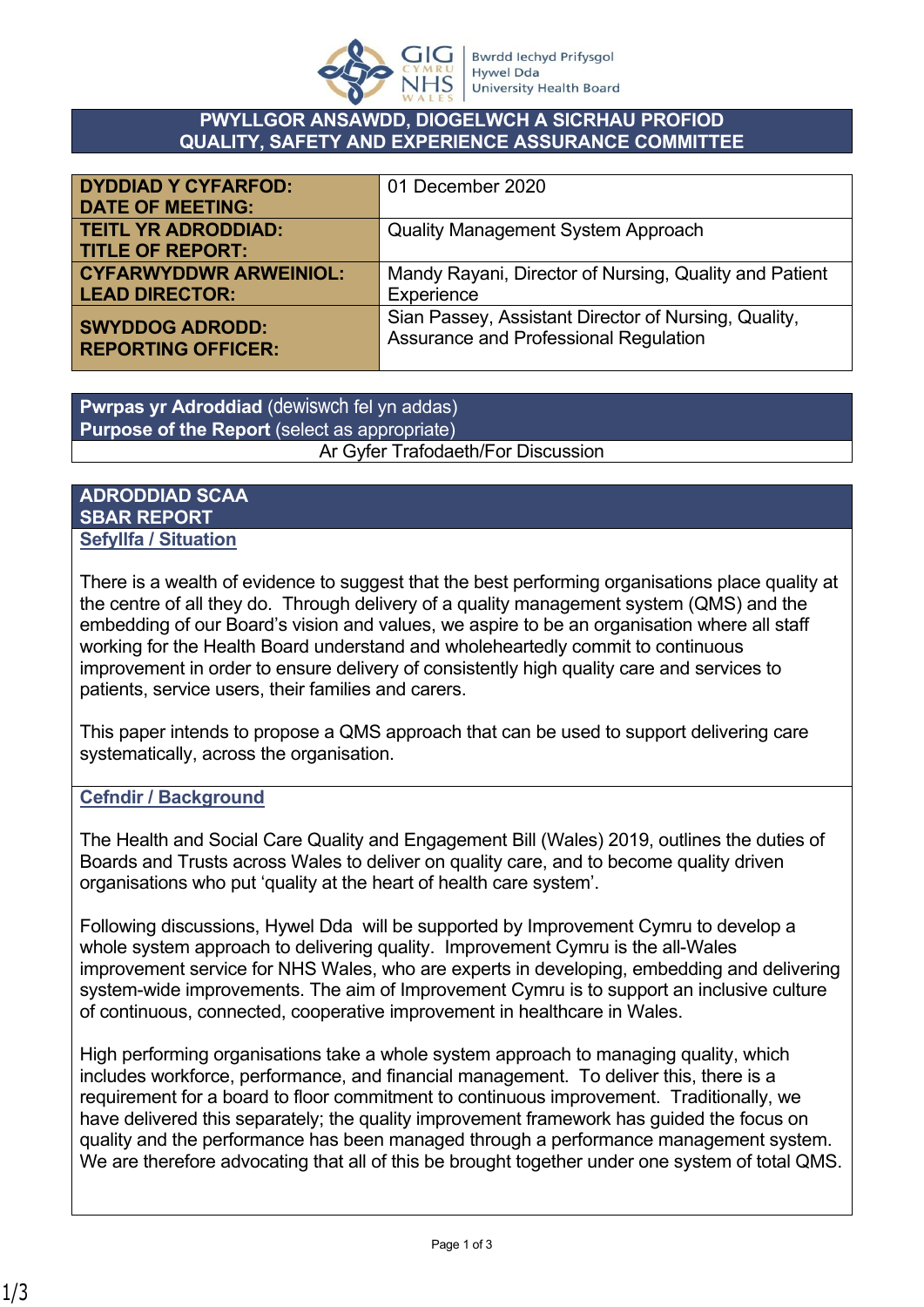#### **Asesiad / Assessment**

Key thinkers such as, Deming (1986), and Juran (1999), all of whom considered improvement to function fundamentally as an ongoing cycle of testing and learning, have influenced this change in approach. The Board have already invested and delivered on a number of improvement initiatives, which support change at grass-roots level; examples can be seen within the Enabling Quality Improvement In Practice (EQIiP) programme. This has been positively received and supports staff being educated in the tools required to deliver on improvement. The programme has proved successful in starting to show small-scale improvements and there are some examples where the improvements are at a wider scale. There now requires further advancement in upscaling of these types of initiatives in practice that will show larger scale change in practice that gives leaders the ability to focus on system wide improvements, and supporting those who have participated in the programme to continue to use the skills and influence the culture of continuous performance improvement within their service.

The QMS approach to support this system wide improvement will consist of four interrelated quality orientated processes, planning improvement, control and assurance, which will focus on and provide clarity to key strategic objectives.



This approach will consider key steps which will make explicit the organisational objectives, in relation to quality outcomes, review measures against those objectives, use intelligence to inform where improvement is directed and build the capacity to enable improvement.

As a Health Board, six strategic objectives have been identified

- 1. Putting people at the heart of everything we do;
- 2. Working together to do the best that we can;
- 3. Striving to deliver and develop excellent services;
- 4. The best health and wellbeing for our individuals, families and our communities;
- 5. Safe, sustainable, accessible and kind care;
- 6. Sustainable use of resources.

These have informed the 67 planning objectives. Strategic alignment of all business processes and services to meet population need is necessary to deliver these planning objectives. There is a requirement to interlink all the Health Boards systems and processes within a QMS that supports a commonality in language, as well as system improvements.

# **Argymhelliad / Recommendation**